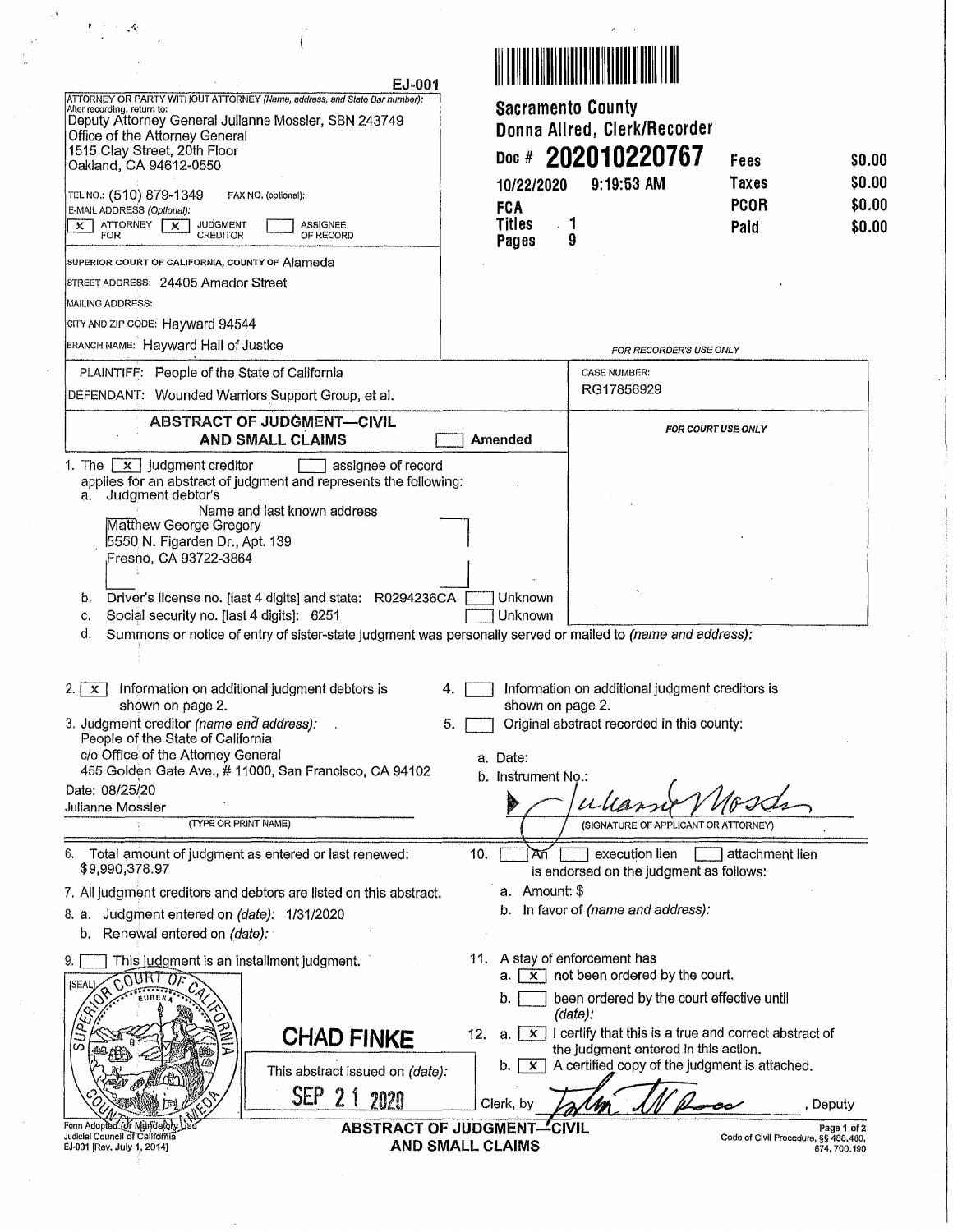| PLAINTIFF: People of the State of California                                                                                                                             | COURT CASE NO.:<br>RG17856929                                                                                                                                                 |
|--------------------------------------------------------------------------------------------------------------------------------------------------------------------------|-------------------------------------------------------------------------------------------------------------------------------------------------------------------------------|
| DEFENDANT: Wounded Warriors Support Group, et al.                                                                                                                        |                                                                                                                                                                               |
| NAMES AND ADDRESSES OF ADDITIONAL JUDGMENT CREDITORS:                                                                                                                    |                                                                                                                                                                               |
| 13. Judgment creditor (name and address):                                                                                                                                | 14. Judgment creditor (name and address):                                                                                                                                     |
|                                                                                                                                                                          |                                                                                                                                                                               |
|                                                                                                                                                                          |                                                                                                                                                                               |
|                                                                                                                                                                          |                                                                                                                                                                               |
| Continued on Attachment 15.<br>15.                                                                                                                                       |                                                                                                                                                                               |
| INFORMATION ON ADDITIONAL JUDGMENT DEBTORS:                                                                                                                              |                                                                                                                                                                               |
| Name and last known address<br>16.<br>Danella Jane Gregory<br>5550 N. Figarden Dr., Apt. 139<br>Fresno, CA 93722-3864<br>Driver's license no. [last 4 digits] and state: | Name and last known address<br>17.<br>Matthew Joseph Gregory<br>5753 W. Barstow Avenue, Suite 103<br>Fresno, CA 93722-5381<br>Driver's license no. [last 4 digits] and state: |
| $\overline{x}$ Unknown<br>Unknown<br>Social security no. [last 4 digits]: 1564                                                                                           | $\overline{x}$ Unknown<br>Unknown<br>Social security no. [last 4 digits]: 1575                                                                                                |
| Summons was personally served at or mailed to (address):                                                                                                                 | Summons was personally served at or mailed to (address):                                                                                                                      |
|                                                                                                                                                                          |                                                                                                                                                                               |
| Name and last known address<br>18.<br>Gina Danielle Gregory<br>6083 N. Figarden Dr., #214<br>Fresno, CA 93722-3226                                                       | Name and last known address<br>19.                                                                                                                                            |
|                                                                                                                                                                          |                                                                                                                                                                               |
| Driver's license no. [last 4 digits] and state:<br>$\overline{x}$ Unknown                                                                                                | Driver's license no. [last 4 digits] and state:<br>Unknown                                                                                                                    |
| Social security no. [last 4 digits]: 4392<br>Unknown                                                                                                                     | Unknown<br>Social security no. [last 4 digits]:                                                                                                                               |
| Summons was personally served at or mailed to (address):                                                                                                                 | Summons was personally served at or mailed to (address):                                                                                                                      |
|                                                                                                                                                                          |                                                                                                                                                                               |
|                                                                                                                                                                          |                                                                                                                                                                               |
|                                                                                                                                                                          |                                                                                                                                                                               |
| Continued on Attachment 20.<br>20.                                                                                                                                       |                                                                                                                                                                               |
|                                                                                                                                                                          |                                                                                                                                                                               |
|                                                                                                                                                                          |                                                                                                                                                                               |
| EJ-001 [Rev. July 1, 2014]                                                                                                                                               | Page 2 of 2                                                                                                                                                                   |
| <b>ABSTRACT OF JUDGMENT-CIVIL</b><br><b>AND SMALL CLAIMS</b>                                                                                                             |                                                                                                                                                                               |
| Print this form                                                                                                                                                          | <b>Clear this form</b><br>Save this form                                                                                                                                      |

 $\mathcal{L}^{\frac{1}{2}}$  .

 $\mathcal{A}^{\pm}$ 

 $\mathcal{F}_{\mathcal{G}}$ 

·'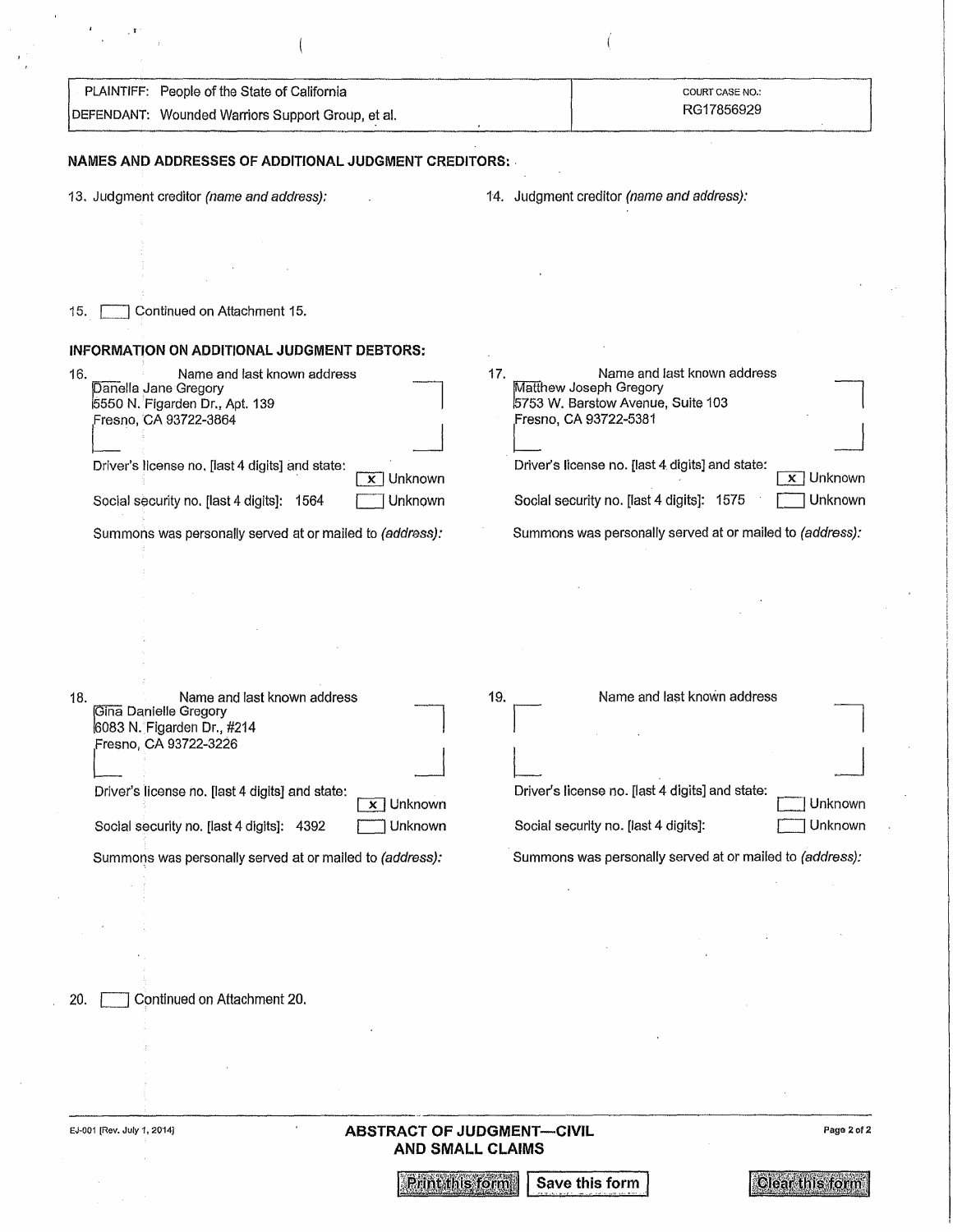| 2<br>3 0 2019<br>3 |                |                                                                                                      |                                                                                         |  |  |
|--------------------|----------------|------------------------------------------------------------------------------------------------------|-----------------------------------------------------------------------------------------|--|--|
|                    |                |                                                                                                      | FILED<br>ALAMEDA COUNTY                                                                 |  |  |
| DEC                | $\overline{4}$ |                                                                                                      | <b>JAN 3 1 2020</b>                                                                     |  |  |
|                    | 5              |                                                                                                      | CLERK OF THE SUPERIOR COURT                                                             |  |  |
|                    | 6.             |                                                                                                      | By<br>KASHA CLARKE MA                                                                   |  |  |
|                    |                |                                                                                                      |                                                                                         |  |  |
|                    | 8              |                                                                                                      | SUPERIOR COURT OF THE STATE OF CALIFORNIA                                               |  |  |
|                    | 9              |                                                                                                      | COUNTY OF ALAMEDA.                                                                      |  |  |
|                    | 10             |                                                                                                      |                                                                                         |  |  |
|                    | 11<br>12       | People of the State of California,                                                                   | Case No. RG17856929                                                                     |  |  |
|                    | 13             | Plaintiffs,                                                                                          |                                                                                         |  |  |
|                    | 14             | ٧.                                                                                                   | Progrosodi AMENDED JUDGMENT<br><b>ADDING FEES AND COSTS</b>                             |  |  |
|                    | 15             | Wounded Warriors Support Group, et al.,                                                              |                                                                                         |  |  |
|                    | 16             | Defendants.                                                                                          |                                                                                         |  |  |
|                    | 17             |                                                                                                      |                                                                                         |  |  |
|                    | 18             | This case came on regularly for trial on August 27, 2018, and concluded on November 5,               |                                                                                         |  |  |
|                    | 19             | 2018, in Department 517 of the above-entitled court, the Honorable Stephen M. Pulido, Judge,         |                                                                                         |  |  |
|                    | 20             | presiding. Plaintiffs, the People of the State of California, appeared by the Office of the Attorney |                                                                                         |  |  |
|                    | 21             | General, Deputy Attorney General Julianne Mossler, assisted by Investigative Auditor Nicholas        |                                                                                         |  |  |
|                    | 22             | W. Dahl. Defendant Matthew G. Gregory represented himself and his sole-proprietorship                |                                                                                         |  |  |
|                    | 23             | business, defendant Gregory Motorsports. Gina D. Gregory, Esq., represented herself and              |                                                                                         |  |  |
|                    | 24             | defendants Danella J. Gregory, Matthew J. Gregory, Wounded Warriors Support Group, and               |                                                                                         |  |  |
|                    | 25             | Central Coast Equine Rescue and Retirement.                                                          |                                                                                         |  |  |
|                    | 26             |                                                                                                      | A jury of 12 persons was regularly impaneled and sworn to try the action. After hearing |  |  |

£

DEC 30 2019

the evidence, arguments of counsel and Mr. Matthew G. Gregory, and instructions of the Court,  $27$ the jury retired to consider their verdict, and subsequently returned to court, and being called, 28

 $\mathbf{1}^{\mathbf{1}}$ 

Amended Judgment Adding Fees and Costs (RG17856929)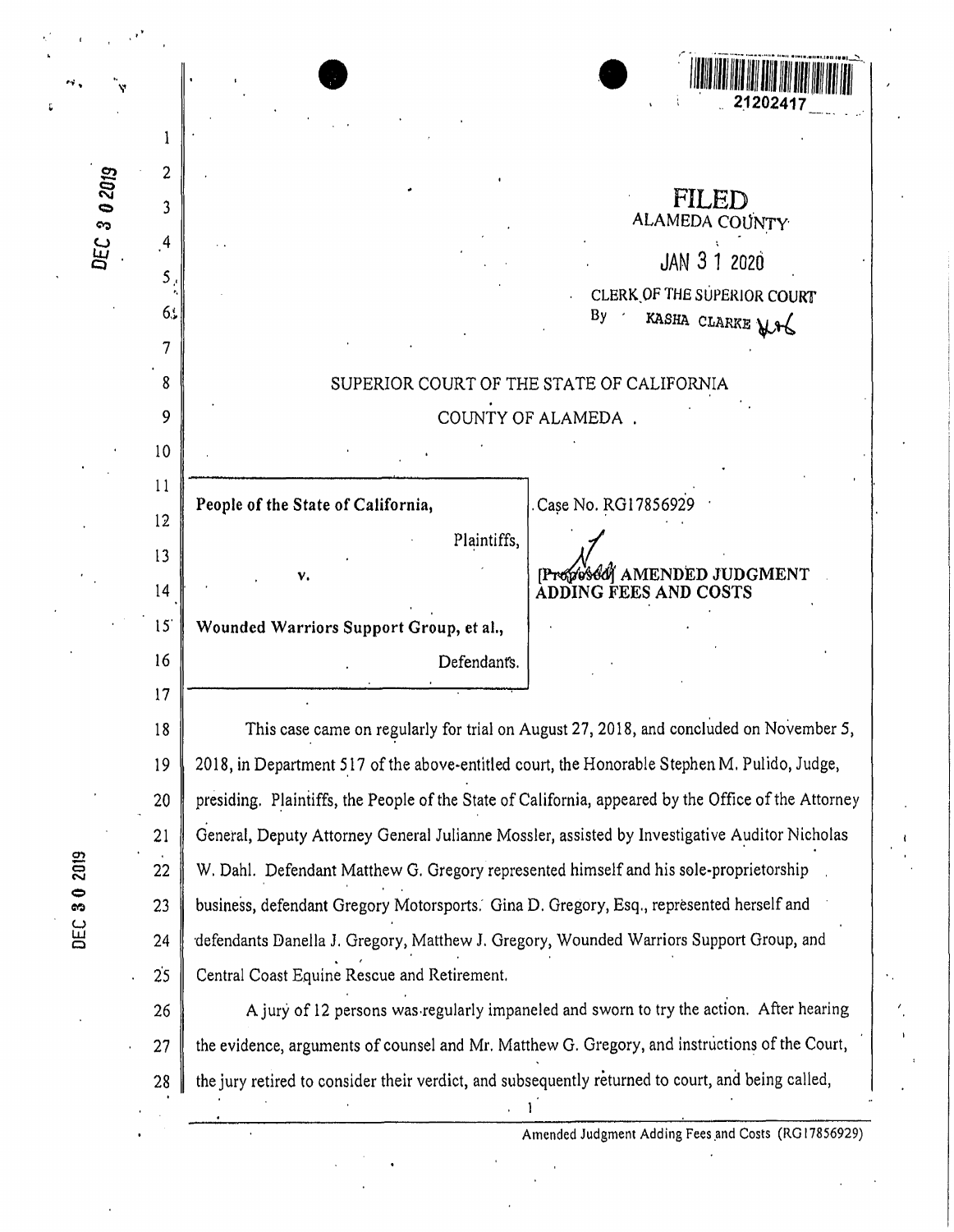answered to their names, and'rendered their verdict in writing, in words, and figures,.

. The same is a set of  $\mathbb{R}^n$ **THE JURY MADE THE FOLLOWING FINDINGS OF FACT:** 

**e.** 

**2** 

 $\mathbf{1}$ 

· 3

4

*5* 

6

7

8

9

10

11

12

13 ·

14

15.

1'6

1. Defendants Matthew G. Gregory, Danella J. Gregory, and Matthew J. Gregory were directors of defendants Wounded Warriors Support Group and Central Coast Equine Rescue and Retirement, and in that capacity, breached their duties by failing to act with utmost good faith in the best interests of Wounded Warriors Support Group and Central Coast Equine Rescue and 'Retirement \_a total of **3,430** times. ·

2. Defendants Matthew G. Gregory and Matthew J. Gregory operated'illegal non-exempt raffles in the State of California a total of 6 times.

3. Defendant Central Coast Equine Rescue and Retirement conducted a non-exempt raffle in violation of the Attorney General's Regulations and Orders  $l$  time.</u>

4. Defendant Wounded Warriors Support Group conducted non-exempt raffles in violation of the Attorney General's Regulations and Orders  $3$  times.

WHEREFORE, ON NOVEMBER 5, 2018, Judgment was entered in favor of plaintiffs the People of that State of California and damages were awarded to plaintiffs from defendants as foliows:

| 17              | Against defendant Matthew G. Gregory:             |               |
|-----------------|---------------------------------------------------|---------------|
| 18              | 1. Breach of Fiduciary Duty (charity fundraising) | \$1,350,000   |
| 19              | 2. Deceptive and Misleading Solicitations         | \$1,350,000   |
| 20              | 3. Self-Dealing Transactions                      | 641,528<br>S  |
| 21              | 4. Unjust Enrichment                              | \$500,000     |
| 22              | Against defendant Danella J. Gregory:             |               |
| 23              | 1. Unjust Enrichment                              | 500,000<br>\$ |
| 24              | Against defendant Matthew J. Gregory:             |               |
| 25              | 1. Breach of Fiduciary Duty (charity fundraising) | \$1,350,000   |
| 26              | 2. Deceptive and Misleading Solicitations         | \$1,350,000   |
| 27              | 3. Unjust Enrichment                              | 562,782<br>\$ |
| 28 <sup>1</sup> | 111                                               |               |

2

Amended Judgment Adding Fees and Costs (RG17856929).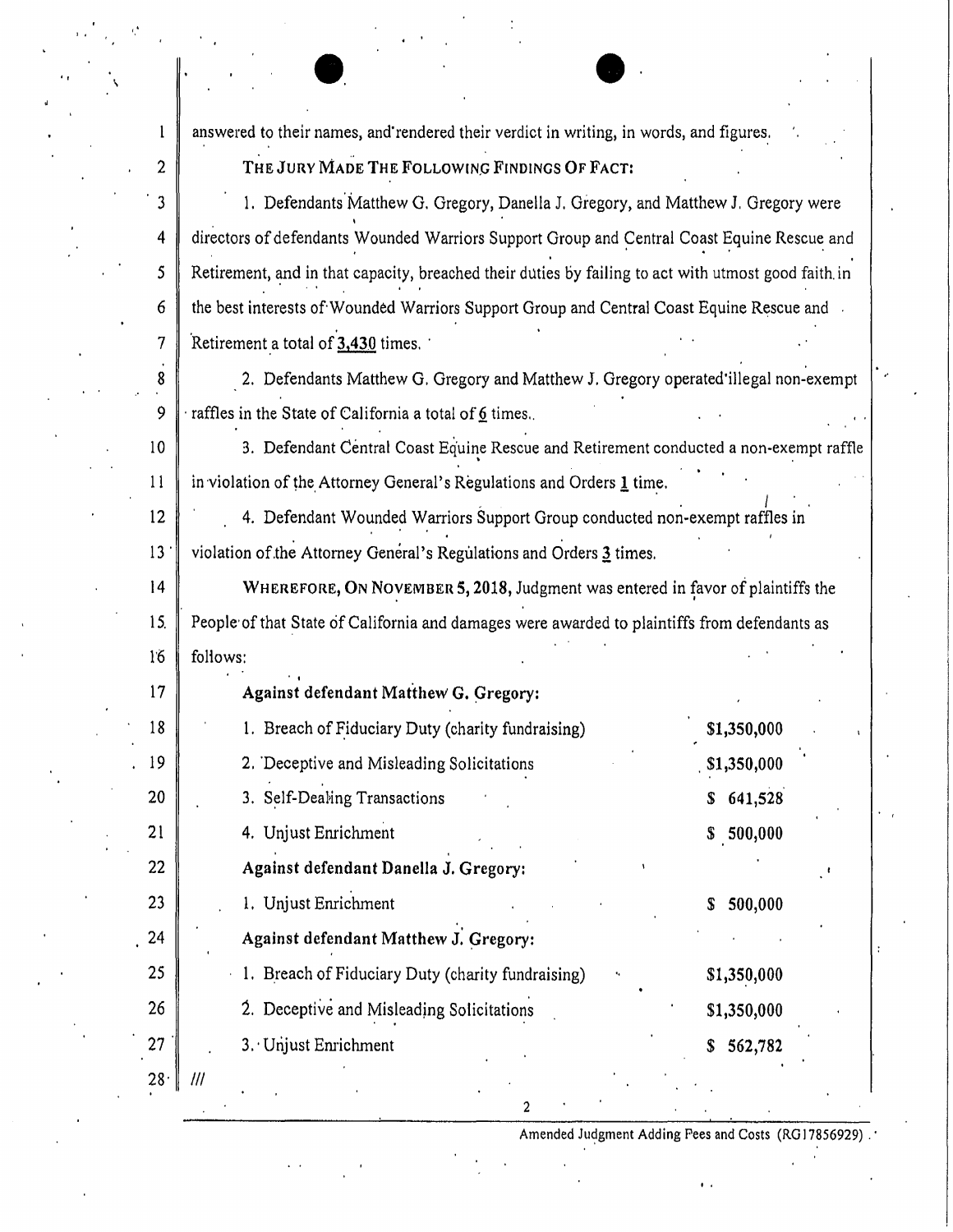$\bullet$ Against defendant Gina D. Gregory:

2

 $\mathbf{1}$ 

3

4

5

6

7

8

9

| 1. Aiding and Abetting a Breach of Duty   |   | \$251,129 |
|-------------------------------------------|---|-----------|
| 2. Deceptive and Misleading Solicitations | S | 2,700     |
| 3. Unjust Enrichment                      |   | \$751,129 |
| Against defendant Gregory Motorsports:    |   |           |
| 1. Aiding and Abetting a Breach of Duty   |   | \$146,000 |
|                                           |   |           |

**A SEPARATE** JUDGMENT was entered on November 9, 2018, on the People's request for assessment of penalties, Appointment of a Receiver and Involuntary Dissolution, and other injunctive relief in the form of:

10 11 12 13 14 1'5 F6 17 **18**  19 20 21 22 23 1. Removal of defendants Matthew G, Gregory, Danella J. Gregory, and Matthew J. Gregory as officers and/or directors of Central Coast Equine Rescue and Retirement and Wounded Warriors Support Group as provided by Corporations Code section 5223 and as otherwise authorized by law, ordering them to surrender all assets of Central Coast Equine Rescue and Retirement and Woundeq Warriors Support Group, and enjoin them, their employees, agents, servants, representatives, successors, and assigns, and any and all persons acting in , concert or participation with them, and all other, persons, corporations, or other entities acting under, by, through, or on their behalf, from doing any of the following:  $(1)$  expending, disbursing, transferring, encumbering, withdrawing or otherwise exercising control over any funds received by or on behalf of Central Coast Equine Rescue and Retirement or Wounded Warriors Support Group, or rightfully due Central Coast Equine Rescue and Retirement or Wounded Warriors Support Group; and (2) conducting business of any kind on behalf of, or relating to Central Coast Equine Rescue and Retirement or Wounded Warriors Support Group other than necessary to assist with dissolution, if requested by the Court and/or the receiver.

24 25 26 27 28 2. Appointment of a receiver to manage the affairs of Central Coast Equine Rescue and Retirement and Wounded Warriors Support Group, and to preserve their remaining charitable assets, and establish a•procedure for determining the disposition of the assets of Central Coast Equine Rescue and Retirement and Wounded Warriors Support Group in a manner consistent with their charitable purposes.

3

Amended Judgment Adding Fees and Costs<sup>'</sup> (RG17856929)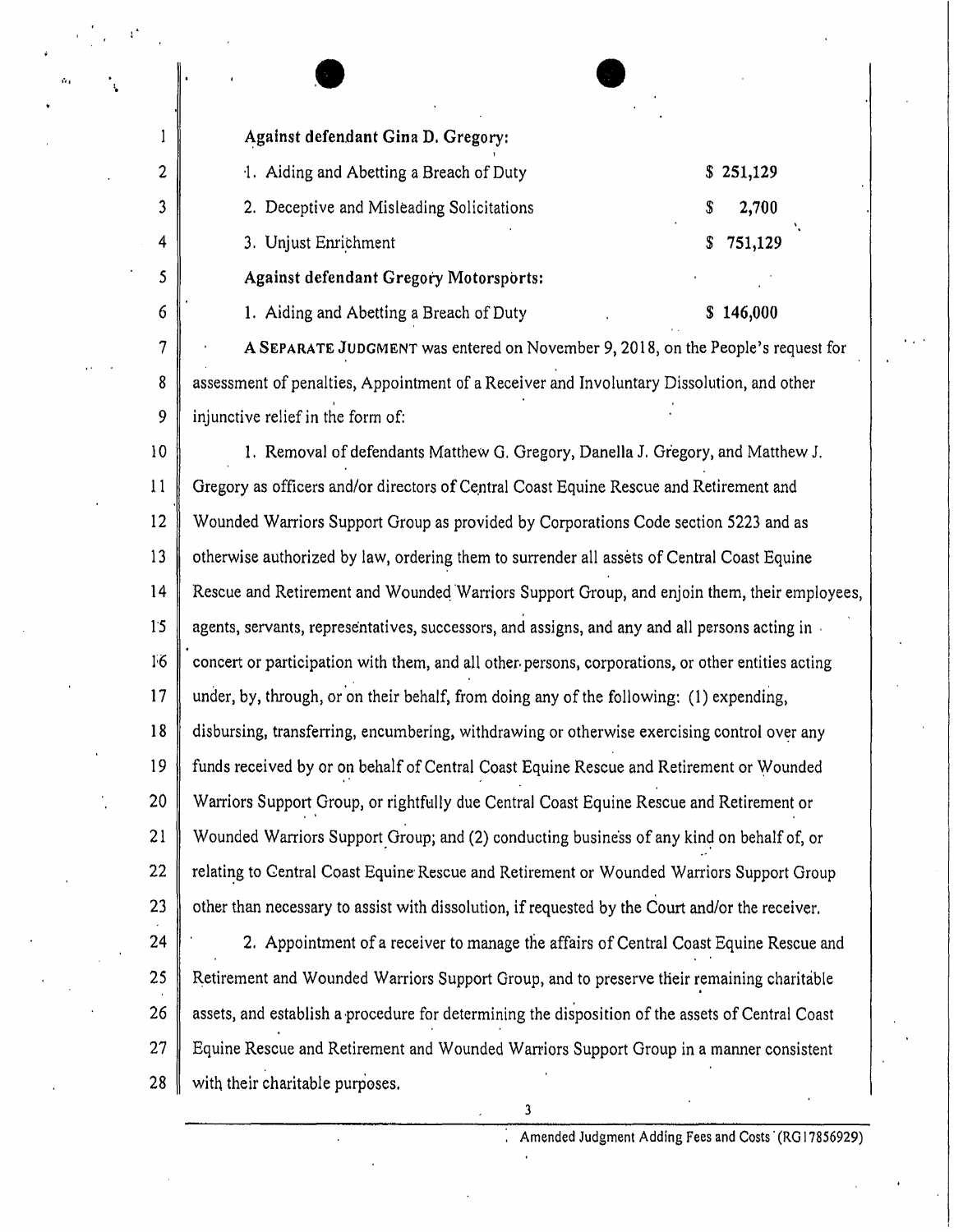3. Involuntary dissolution of Central Coast Equine Rescue and Retirement and Wounded  $\mathbf{1}$ Warriors Support Group under the provisions of Corporations Code section 6510'et'seq.  $\overline{2}$ 

 $\overline{3}$ 4. An order prohibiting defendants Matthew G. Gregory Danella J: Gregory, I. Matthew 9.  $-4$ Gregory, and Gina D. Gregory, from acting as a founder, officery director, agent, employee, or a  $\mathsf{S}$ fiduciary for any charitable corporation, charitable association, charitable organization, or 6 charitable trust within the State of California.

 $7\overline{ }$ 5. An order prohibiting defendants Matthew G. Gregory, Danella J. Gregory, Matthew J. Gregory, and Gina D. Gregory from operating any raffle and from soliciting charitable donations 8 9 and assets in California or from any resident of California.

10 6. Assessment of \$40,000 in civil penalties against defendants under Government Code section 12591.1 for violations of the Supervision of Trustees and Fundraisers for Charitable 11  $12$ Purposes Act (Gov. Code § 12580, et seq.), and an order providing that all such penalties be paid 13 by defendants other than Central Coast Equine Rescue and Retirement and Wounded Warriors  $.14$ Support Group.

 $^{\circ}$  15

23

 $25$ 

26

27

28

AMENDMENT OF JUDGMENT TO INCLUDE FEES AND COSTS:

16 People filed a Memorandum of Costs on November 28, 2018. Defendants did not move to  $\cdot$  17 tax the People's cost bill, therefore, the Judgment is amended to include an award of costs to the People from defendants in the amount of: 18  $$114,269.47$ 

19 On December 17, 2019, the Court issued an order granting People's motion for an award 20 of attorney's fees jointly and severally against Matthew G. Gregory, Danella J. Gregory, Matthew 21 J. Gregory, and Gina D. Gregory. Therefore, the Judgment is amended to include an award of 22 attorney's fees to the People from defendants in the amount of: \$1,080,871.50

Dated:  $1 - 30 - 2020$ 24

Stephen M. Pulido, Julie of the Superior Court

**Stephen Pulido** 

Amended Judgment Adding Fees and Costs (RG17856929)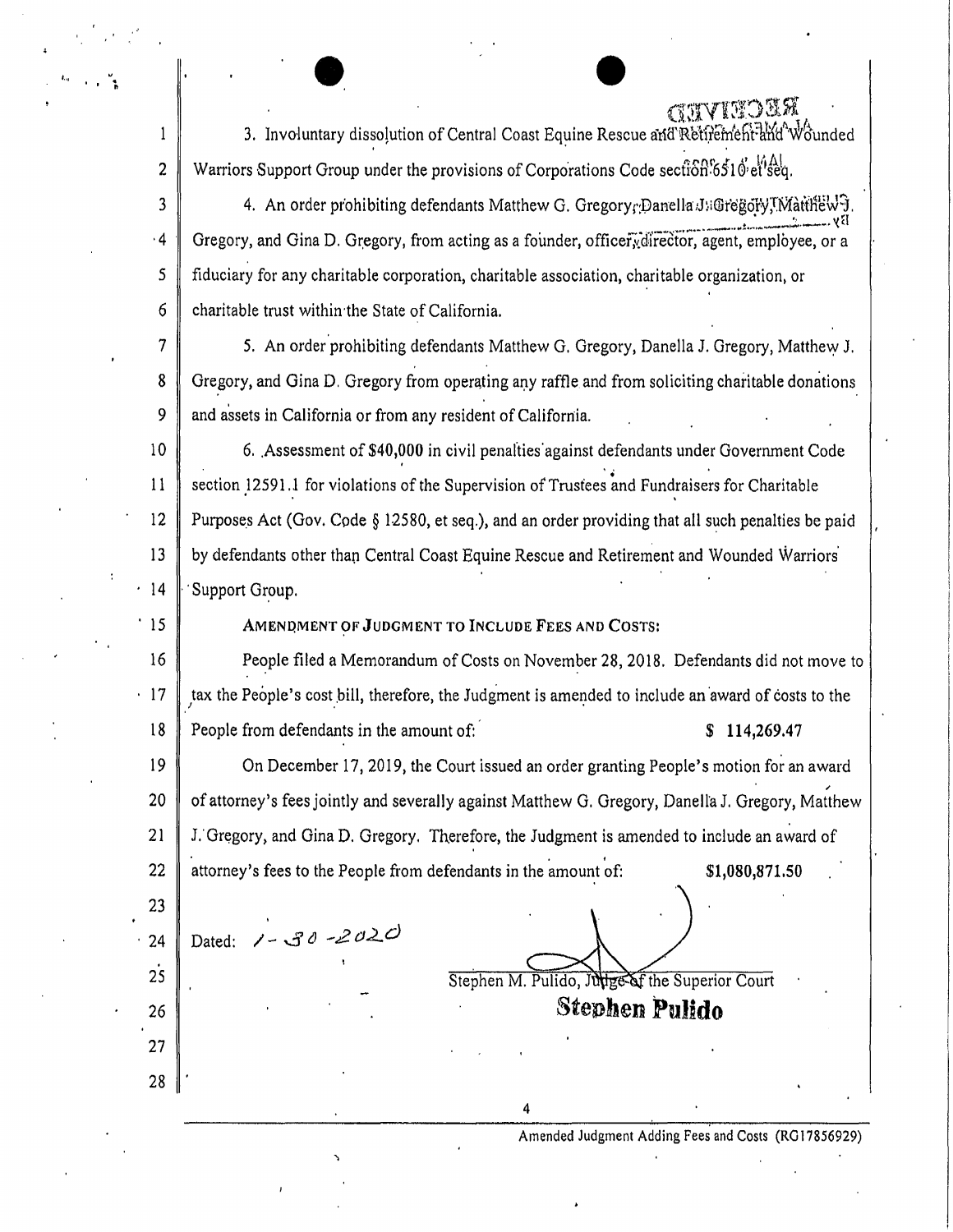| <b>RECEIVED</b> |  |
|-----------------|--|
| ALAMEDA COUNTY  |  |

## JAN 3 1 2020

CLERK OF THE SUPERIOR COURT

Deputy